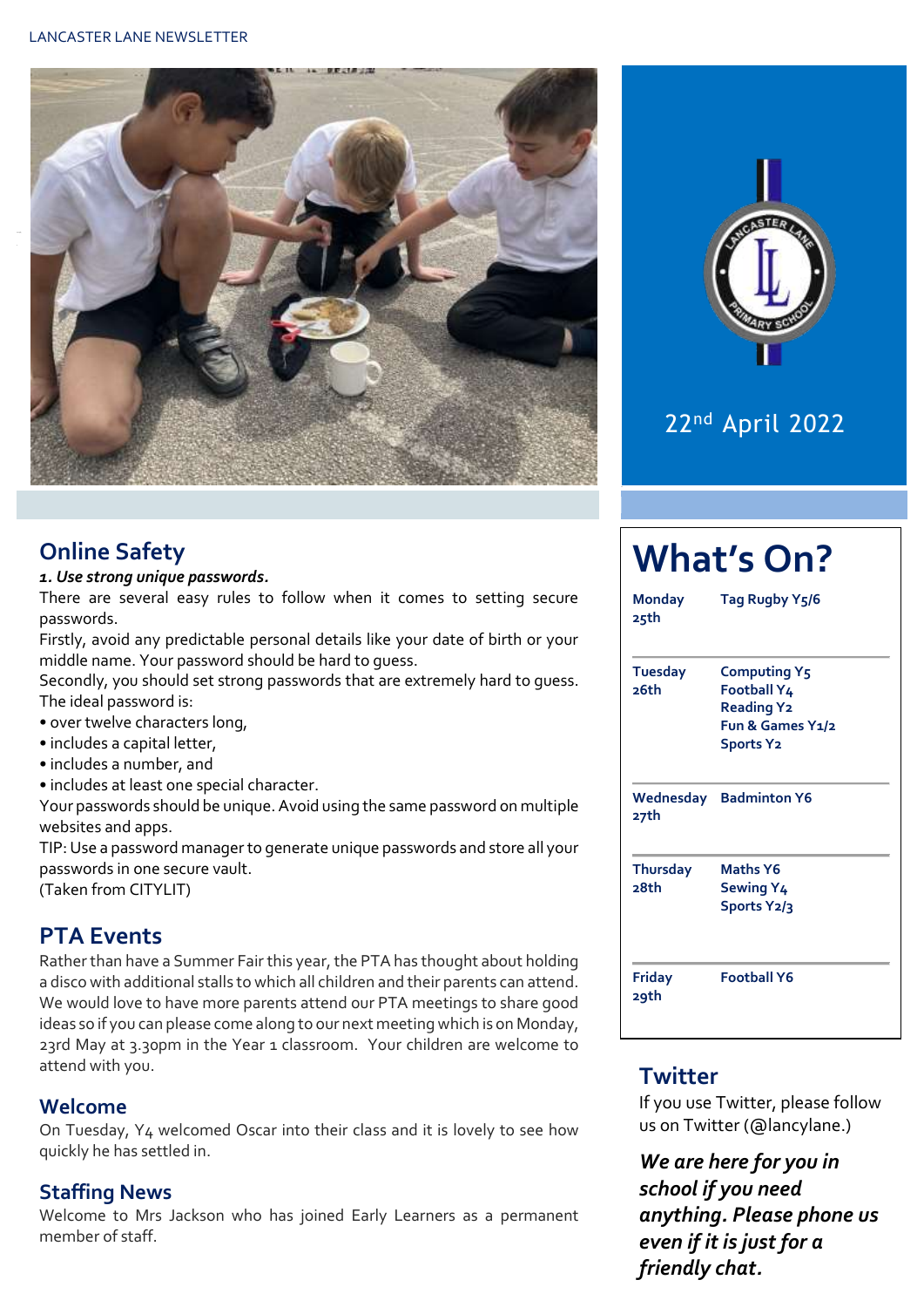

#### **Book Week**

We are working on the details of our annual Book Week which is to be held in school week beginning 23rd May. The theme for this year is reading through the decades to coincide with the Queen's Platinum Jubilee, which we will be celebrating as part of Book Week. Each class will be focusing on a different decade. We will send further information home very shortly.

#### **INSET Day**

School will be closed to children on Tuesday, 3rd May for an INSET Day. Staff in school will either be receiving First Aid training or working on the subject areas which they lead within school.

#### **Tower Wood**

Thank you to Mr Wood and the staff who gave up time with their families to take the children to Tower Wood. We look forward to hearing about the adventures that were had next week. There will be a Tower Wood celebration assembly on Friday, 13th May at 1.30pm to which parents are cordially invited to attend.

#### **Free to a Good Home**

If anyone would like this kitchen, please pop into school and speak to a member of staff. It is free to a good home.



#### **Parental Questionnaire**

A questionnaire has been sent home via ParentMail based on the questions used on Ofsted's Parent View. We would very much appreciate you taking  $5$  minutes to complete this.

### **After School Clubs**

After school clubs start again next week. We apologise for the oversight regarding Year 3 and have opened up Thursday's sports club to anyone in Y<sub>3</sub> who would like to come along.

### **Stoppers and Breakfast Club**

It's so easy to book online for a place at Breakfast Club and / or Stoppers. The children have the opportunity to have lots of fun giving you peace of mind that they are being well looked after. Prices are £3.50 for Breakfast Club and £8.20 for Stoppers.

**And finally…**. Take the time to soak up the sunshine in your life.